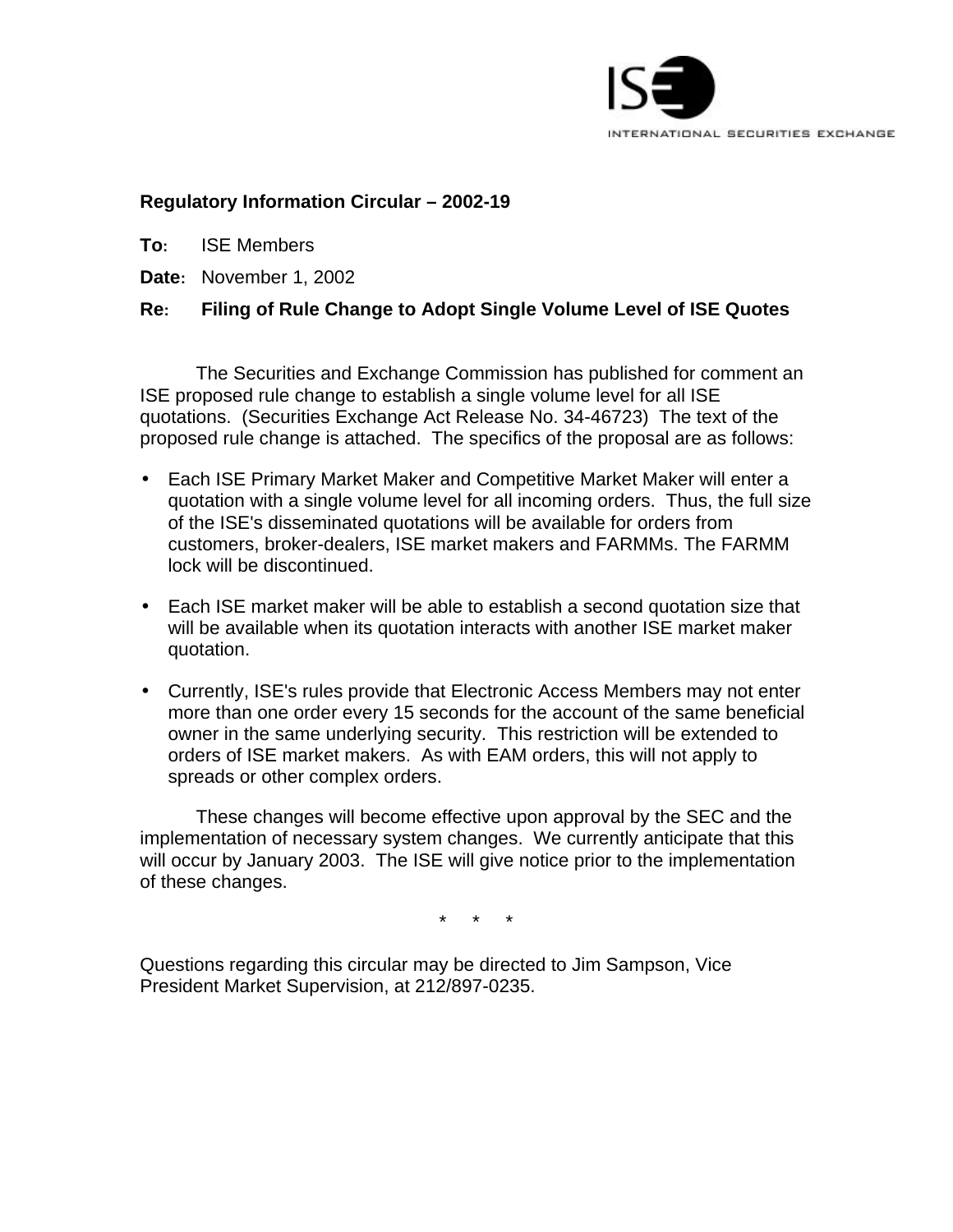### Text of Proposed Rule Change

Underlining indicates additions; [brackets] indicate deletions

### **Rule 804. Market Maker Quotations**

(a) *Options Classes.* A quotation only may be entered by a market maker, and only in the options classes to which the market maker is appointed under Rule 802.

(b) *Size Associated with Quotes.* A market maker's bid and offer for a series of options contracts shall be accompanied by the number of contracts at that price the market maker is willing to buy [from] or sell (i) upon receipt of an order ("Order Execution Size") and (ii) upon interaction with a quotation entered by another market maker on the Exchange ("Quotation Execution Size") [to (i) Public Customers (the "Public Customer Size") and (ii) Non-Customers (the "Non-Customer Size")]. Unless the Exchange has declared a fast market pursuant to Rule 704, a market maker may not initially enter an Order Execution Size [a bid or offer with a Public Customer] of less than ten (10) contracts. Where the size associated with a market maker's bid or offer falls below ten (10) contracts due to executions at that price and consequently the size of the best bid or offer on the Exchange would be for less than ten (10) contracts, the market maker shall enter a new bid or offer for at least ten (10) contracts, either at the same or a different price. Every market maker bid or offer must have a Quotation Execution [a Non-Customer] Size of at least one (1) contract.

(c) *Two-Sided Quotes.* A market maker that enters a bid (offer) on the Exchange must enter an offer (bid) within the spread allowable under Rule 803(b)(4).

(d) *Firm Quotes.* (1) Market maker bids and offers are firm for orders and Exchange market maker quotations [Public Customer Orders and Non-Customer Orders] both under this Rule and Rule 11Ac1-1 under the Exchange Act ("Rule 11Ac1-1") for the number of contracts specified [for each] according to the requirements of paragraph (b) above. Market maker bids and offers are not firm under this Rule and Rule 11Ac1-1 if:

> (i) a system malfunction or other circumstance impairs the Exchange's ability to disseminate or update market quotes in a timely and accurate manner;

> (ii) the level of trading activities or the existence of unusual market conditions is such that the Exchange is incapable of collecting, processing, and making available to quotation vendors the data for the option in a manner that accurately reflects the current state of the market on the Exchange, and as a result, the market in the option is declared to be "fast" pursuant to Rule 704;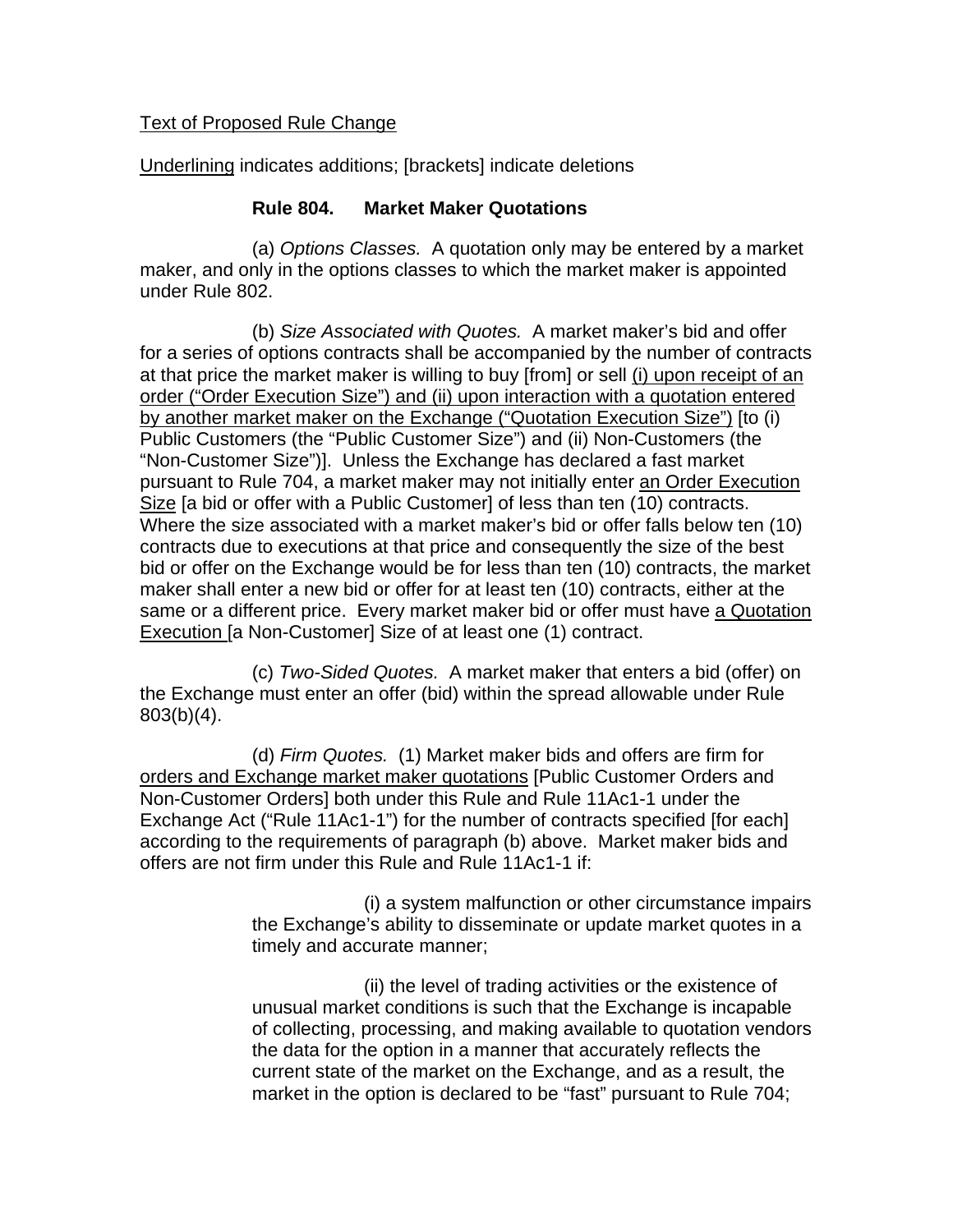(iii) during trading rotations; or

(iv) any of the circumstances provided in paragraph (c)(3) of Rule 11Ac1-1 exist.

(2) Within thirty seconds of receipt of an order [a Public Customer Order (Non-Customer Order)] to buy or sell an option in an amount greater than the Order Execution Size, or within thirty seconds of another Exchange market maker entering a quotation at a price executable against the market maker's quotation [Public Customer Size (Non-Customer Size)], that portion of the order equal to the Order Execution Size, or the Quotation Execution Size, as the case may be, [Public Customer Size (Non-Customer Size)] will be executed and the bid or offer price will be revised.

\* \* \*

# **Rule 805. Market Maker Orders**

 $\star$ 

(c) *Limitations on Orders.* A market maker shall not enter more than one order every fifteen (15) seconds for its own account in options on the same underlying security; provided, however, that this shall not apply to multiple orders in different series of options on the same underlying security if such orders are part of a spread.

[*Exemptive Authority.* Until the earlier of (1) one year from the date on which the Exchange commences operations or (2) the date on which the Exchange opens all options Groups for trading, an Exchange official designated by the Board may grant market makers exemptions from the requirements of subparagraphs (b)(2) and (3) of this rule, subject to the following:

(1) If a market maker has only one Membership, and thus is assigned to only one Group, any exemption would end when the assigned Group is open for trading, regardless of the number of options classes that begin trading in the assigned Group;

(2) If a market maker has multiple Memberships, and thus is assigned to trading in more than one Group, the exemption would end when all the market maker's Groups are open for trading, again regardless of the number of options classes that begin trading in the assigned Groups; as the market maker's assigned Groups open for trading, the amount of trading the market maker would be permitted to execute outside of its assigned Groups would be reduced;